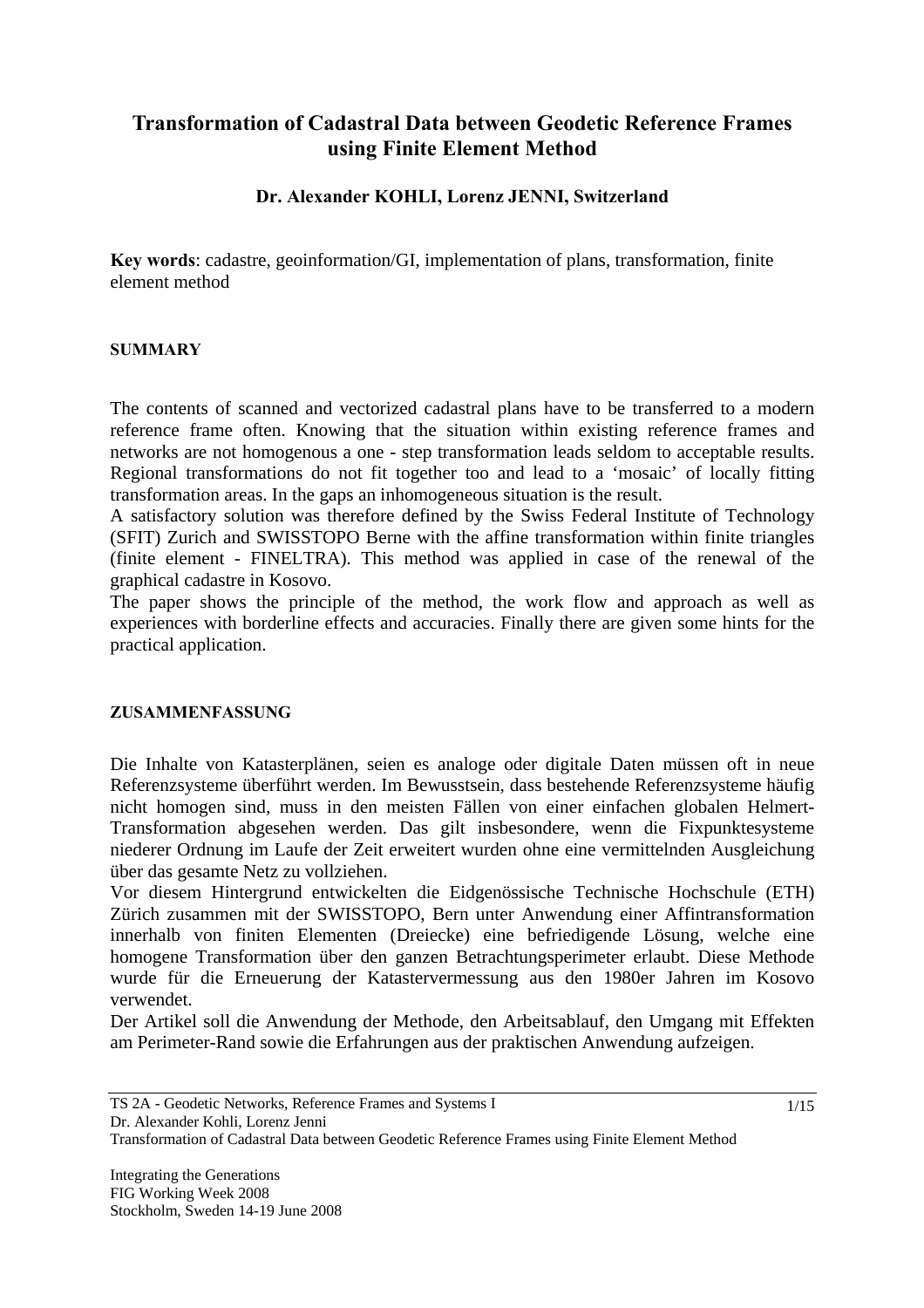# **Transformation of Cadastral Data between Geodetic Reference Frames using Finite Element Method**

### **Dr. Alexander KOHLI, Lorenz JENNI, Switzerland**

### **1. INTRODUCTION**

When upgrading vectorized cadastral data from plans, the transfer from an old geodetic to a new geodetic frame is often needed. The key problem then is the choice of suitable transformation method to get homogenous data for further use. The problem occurs especially when the data originally was derived from several not perfectly connected campaigns with low neighborhood accuracy.

The transformation by Helmert with four, respectively seven parameters does generally not lead to a satisfactory result. Only the shift, the rotation and an eventual scale of the former network can be compensated. This means that some systematical distortions in certain areas cannot be reduced or even eliminated and gaps between locally applied transformations create inhomogeneous data sets. With the finite element method on the contrary a method can be considered as an appropriate method for homogenous and reversible transformations without gaps or distortions.

Doing the re-establishment of the cadastre in Kosovo (Kohli, A. 2004; Kohli, A. 2005) cadastral plans were based (geo-referenced) on the old geodetic reference frame with a different origin and where local distortions in the network are common. A transformation of vectorized cadastral data from the FRYREF30 coordinate system to the new distortion-free network within the reference frame KOSOVAREF01 was required. The new geodetic reference frame KOSOVAREF01 has been defined in 2001 by means of Global Positioning System (GPS) measurements (Kohli, A. et al., 2001; Wiget, A. et al., 2001). The network is highly homogenous and accurate. It meets the requirements of a modern network as ETRS89 -  $GRS80$  Ellipsoid and  $ETRF<sup>1</sup>$  integration etc..

In general the workflow for the Kosovo transformation project can be defined as a process of five steps with an iterative approach for the establishment of the transformation base (Jenni, L., 2003):

| 1. Provisional triangle<br>network        | Build up the provisional triangles and determine the points of<br>the transformation base and checkpoints out of former<br>triangulation and traverse points. |
|-------------------------------------------|---------------------------------------------------------------------------------------------------------------------------------------------------------------|
| 2. Determination of<br>distortion vectors | Determination of the used points by measurements in the<br>new reference frame to calculate distortion vectors by a<br>global Helmert transformation.         |

<sup>&</sup>lt;sup>1</sup> European Reference Frame ETRF, Adjustment on EUREF Permanent GPS Network EPN

 $\overline{a}$ 

TS 2A - Geodetic Networks, Reference Frames and Systems I Dr. Alexander Kohli, Lorenz Jenni

Transformation of Cadastral Data between Geodetic Reference Frames using Finite Element Method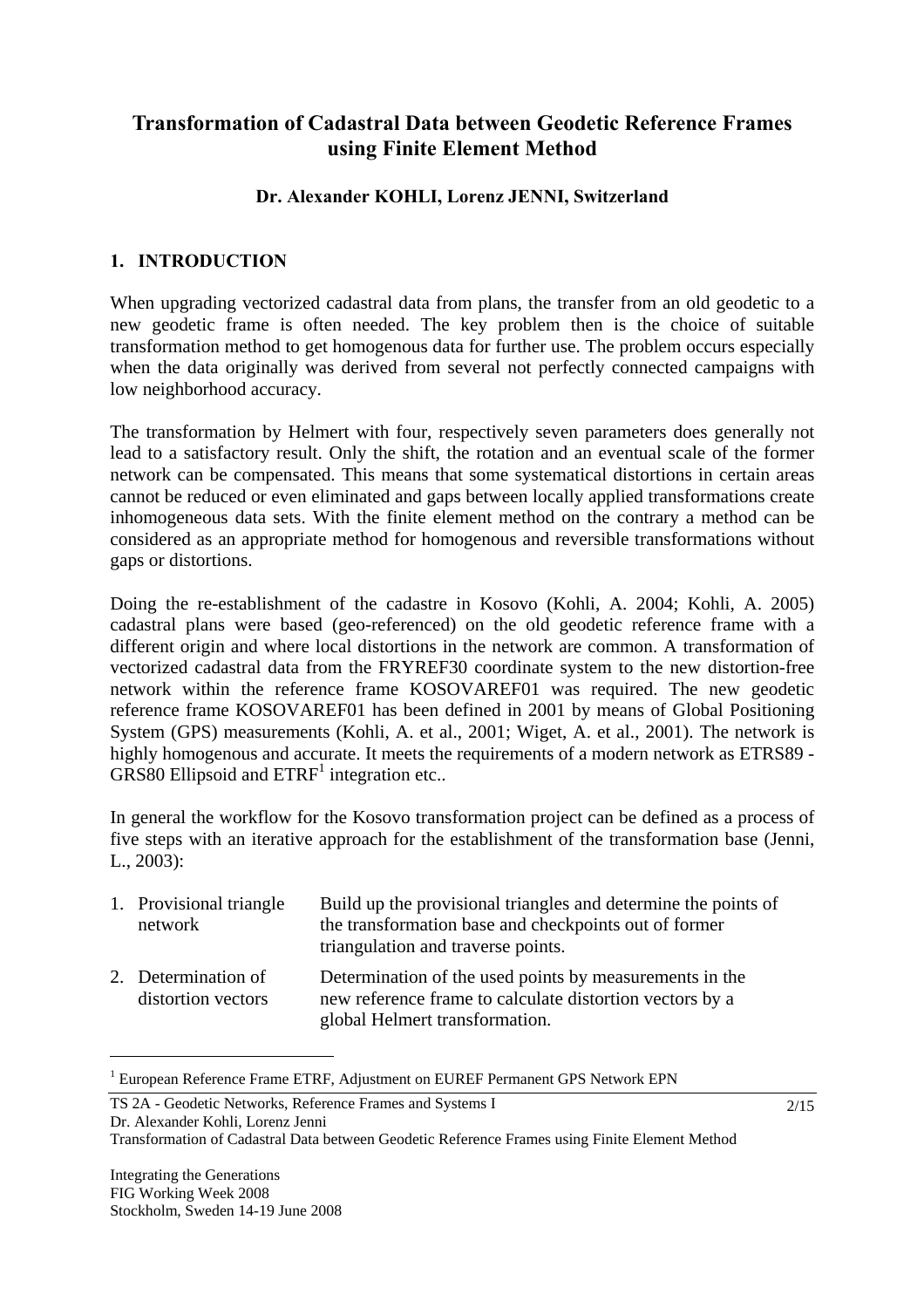| 3. Improvement of the<br>transformation base | Design the pre-definite triangle network, transformation of<br>the checkpoints and assessment of selected points of the<br>transformation base, iterative improvement of the triangle<br>network by reduction of the residual lengths for checkpoints. |
|----------------------------------------------|--------------------------------------------------------------------------------------------------------------------------------------------------------------------------------------------------------------------------------------------------------|
| 4. Transformation of<br>cadastral data       | Transformation of vectorized cadastral data by finite element<br>method.                                                                                                                                                                               |

5. Quality checks Quality tests by area comparison of parcels and reporting of results.

#### **2. TRANSFORMATION BY FINITE ELEMENT METHOD**

The method requires a triangle grid covering the area of concern. The nodes of the triangles are the so-called Transformation Base Points (TBP) for which coordinates are available in the former as well as in the new reference system. All vector data within the finite element of the triangle is being transformed with a linear affine transformation where the corner points become exactly the values in the new system. The method shows the following advantages (Carosio, A., Plazibat, M., 1995) compared to other methods as Helmert:

- Each mesh of the triangle grid is a clearly demarcated area in which the transformation depends only of the coordinates of the TBPs.
- The transformation is continuous and due to be a linear function reversible. It permits also a continuous change from one triangle to another.
- Local improvements and densification of triangles can always be applied.
- Straight lines remain straight; parallels remain parallel, which is important especially for cadastral data.

The definition of the triangles is the main task and must be done very carefully. The software used should provide a tool, which automatically does the consistency checks whether there are overlaps or holes. It should also provide the possibility to visualize the distortions (change of scale, dilation, torsions) inside each triangle.

The cadastre data should be transformed with an engine that does not loose topologies. A possible approach is to transform vector data in a system-independent form of an INTERLIS export file (SWISSTOPO, 1997), called ITF. Using the software  $GeosFin^2$  (Thalmann, H., 2000) also line definitions, text and symbol positions are transformed. Data available in ITF format can be transformed fore- and backward whenever required. The method requires thus a documentation of the triangles and its distortion vectors at the different stages of the triangle network development in a persistent manner.

 $\overline{a}$ 

 $2$  The mathematical function of the transformation of GeosFin underlies exactly the algorithms used in the software FINELTRA developed at ETHZ Zurich.

Transformation of Cadastral Data between Geodetic Reference Frames using Finite Element Method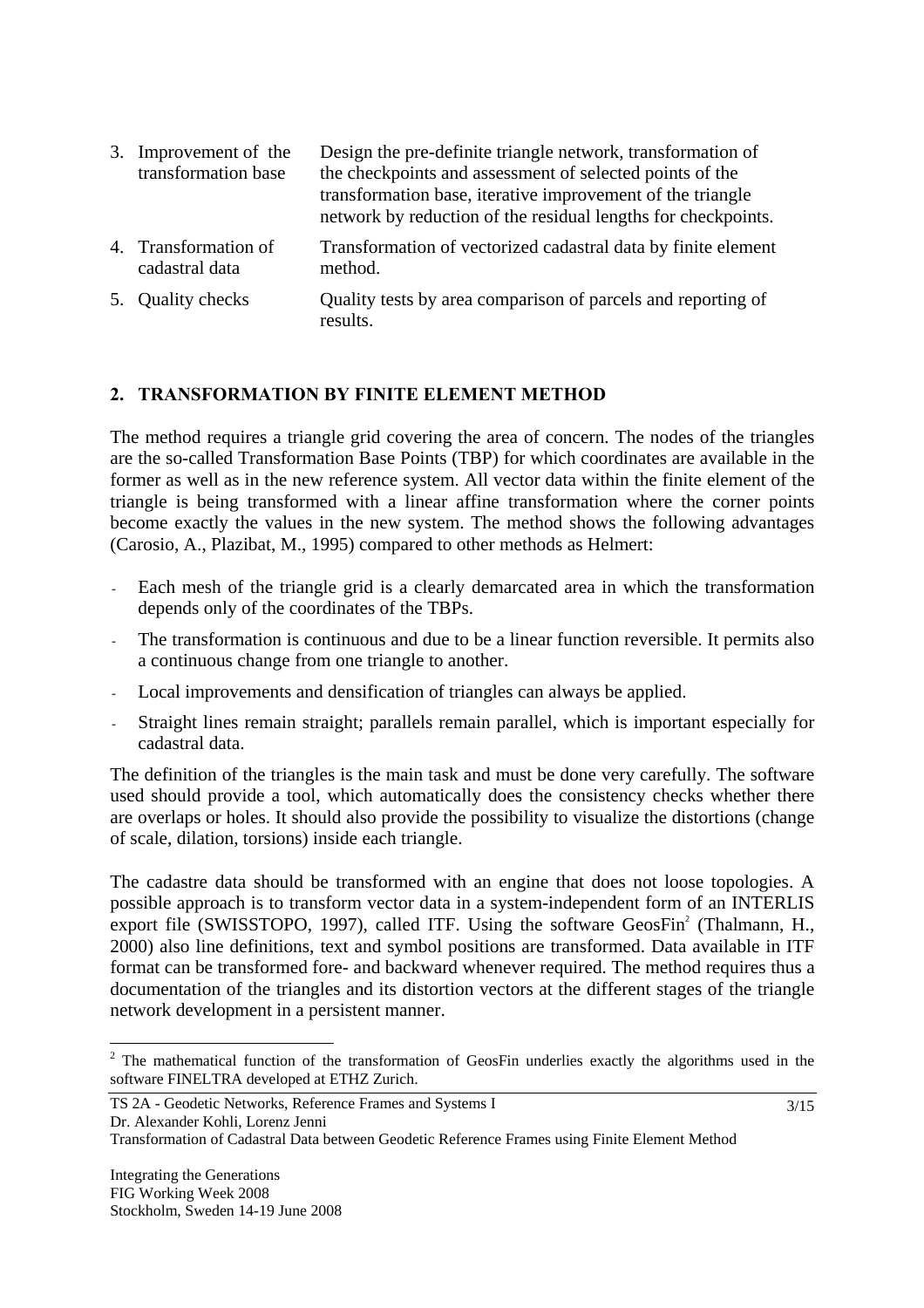### **3. ITERATIVE APPROACH TO THE TRIANGLE NETWORK DESIGN**

### **3.1. Provisional Triangle Network – Design Criteria**

The quality of the transformation depends on the one hand on the density of selected TBPs and on the other hand on the definition of the triangles (SWISSTOPO, 2003). It is possible to influence on the result of the transformation by the definition of the triangle topology depending on the following main criteria:

- Use stable points as TBPs which have not been changed since the original determination.
- Use preferably adjusted first and second order points that are former triangulation points. Use only points with measurements that fulfill the accuracy and reliability requirements.
- Use TBPs in the bottom of valleys with priority relative to points on hilltop.
- To provide that local city networks stay homogenous city areas should be included by a single triangle and checked by re-measured points near and within the city.
- Bigger triangles in mountain areas can be accepted.
- About 3 to 4 checkpoints must be available within a triangle to prove the correctness of the selected TBP. In urban areas more checkpoints must be available than in mountain areas of the border zone.



The definition of the triangles is an iterative process. The triangles are tested, improved and optimized step by step with several quality controls before being accepted finally. As evidence it shall be mentioned that for the Kosovo project the first draft of the triangle network contained only 54 triangles. The final triangle network was defined by 113 triangles.

*Fig. 3-1 Map used for the planning of measurement campaign with provisional triangles, color distinctions according need for additional measurements.* 

TS 2A - Geodetic Networks, Reference Frames and Systems I Dr. Alexander Kohli, Lorenz Jenni Transformation of Cadastral Data between Geodetic Reference Frames using Finite Element Method

Integrating the Generations FIG Working Week 2008 Stockholm, Sweden 14-19 June 2008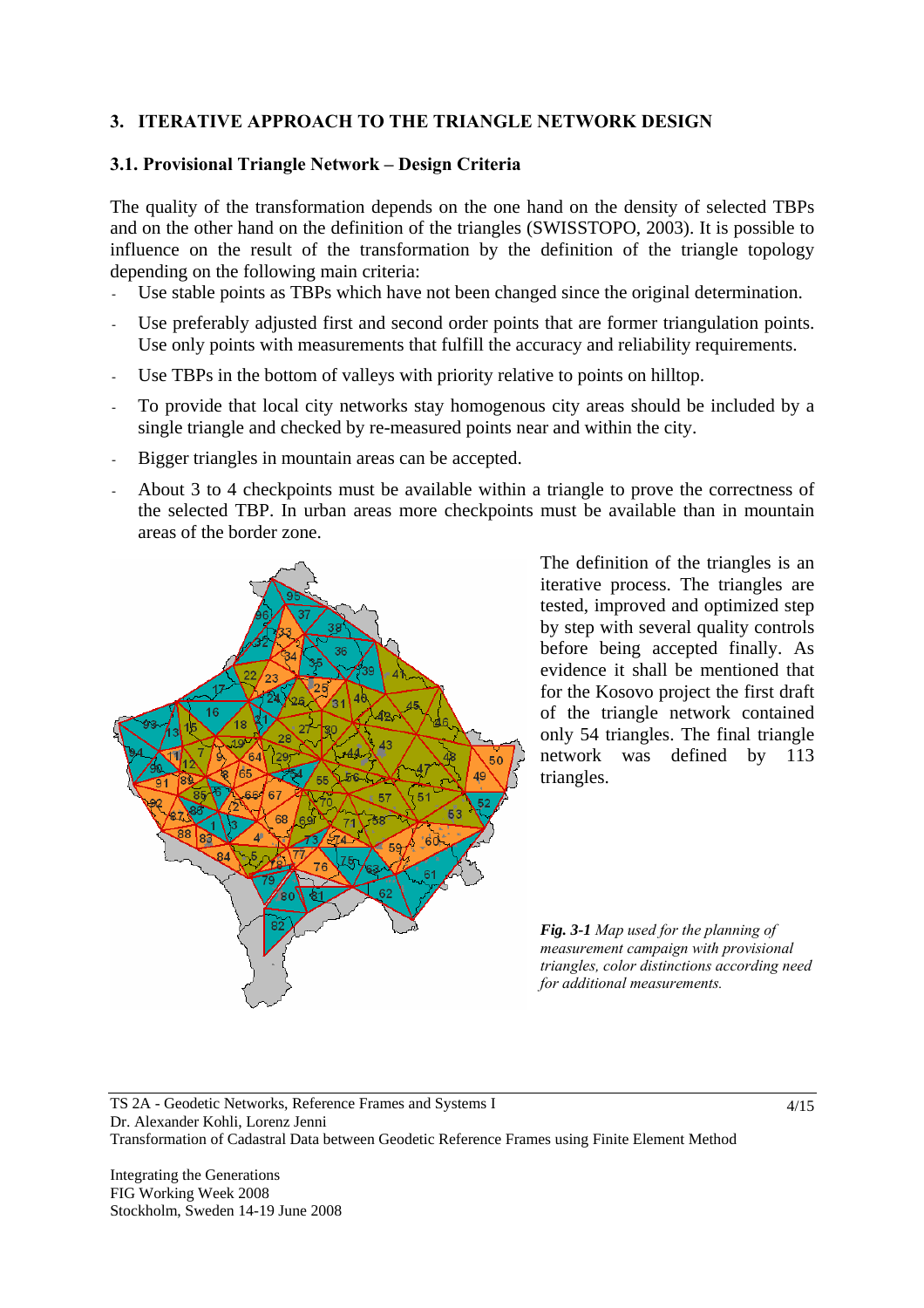#### **3.2. Provisional Triangle Network – Selection of Transformation Base Points**

The first selection of TBPs was based on the residuals of a robust Helmert transformation of 26 well-distributed 1st order points, which were used as pass points. The parameters of this transformation were applied to all points, which are available in both reference frames; old FRYREF30 coordinates as well as new measured KOSOVAREF01 coordinates. The comparison of the transformed with the measured coordinates shows some systematical distortions in certain areas (Fig. 3-2).



*Fig. 3-2 Map with residuals (brown) of a global Helmert transformation with 26 pass points (red) and areas with systematical distortions (green) which can not be adjusted with Helmert method.* 

To improve the provisional triangle network the gross errors had to be eliminated. However some outliers remained. It cannot be expected that such outliers will be eliminated even by the finite element method. These points were not useful as checkpoints to evaluate the results achieved and were not taken into account. In case of too few relevant points further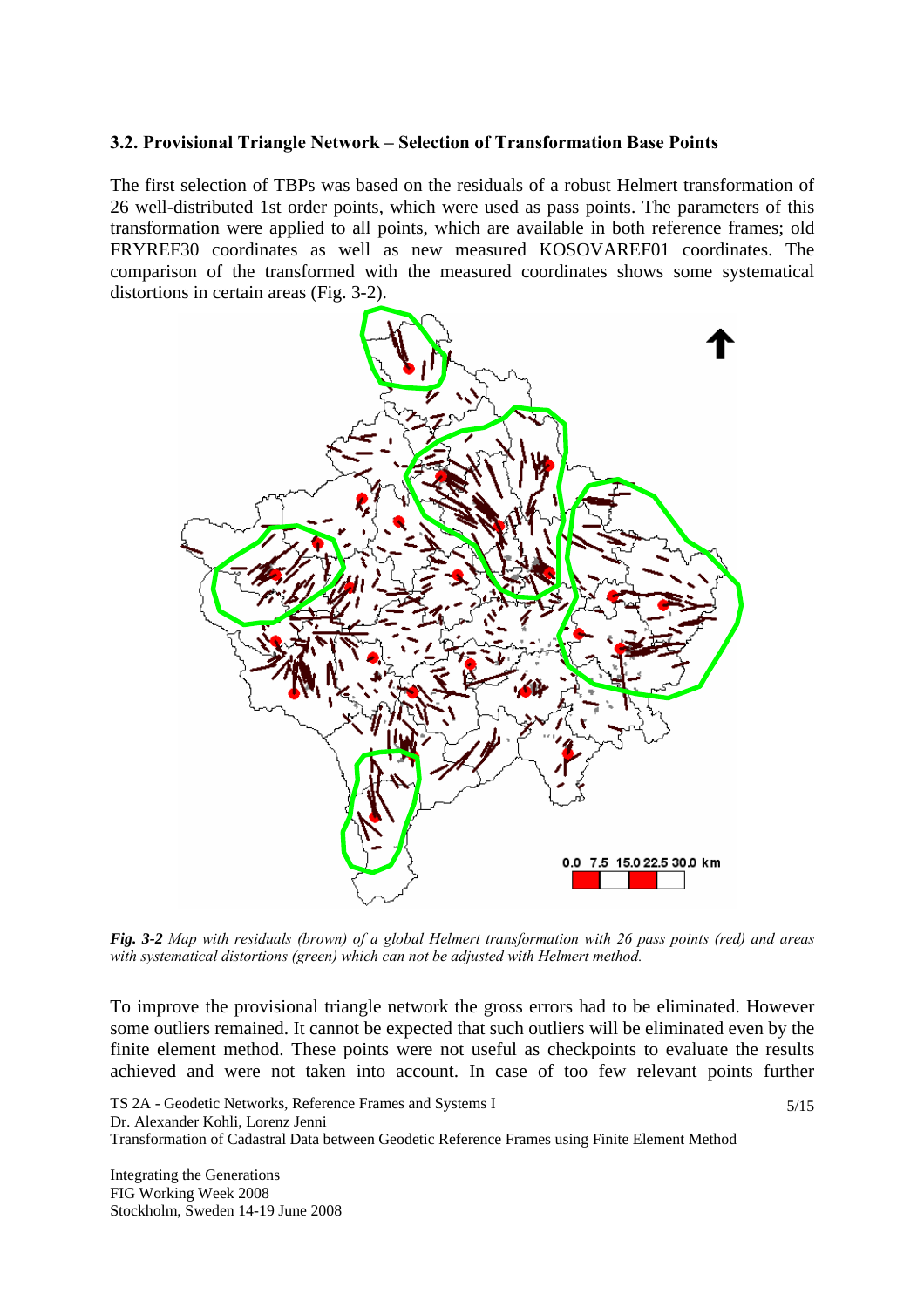investigation could be necessary in the areas of concern. A detailed technical reporting is therefore needed.

Beside the above mentioned design criteria it was aimed to select TBPs with residuals similar to other vectors in its direct vicinity. Adjacent areas with relevant residuals in opposite directions should be defined as independent triangles. The dividing line of the triangles should go along these zones and not across. The big residuals should then be eliminated and not distributed linearly.

However the criteria cannot be applied one by one without assessing the local situations every time for each triangle. It is always necessary to consider the adjacent triangles. Knowledge about topography and geography is useful in most of cases. For example big residuals and few checkpoints in border zones and mountain areas were accepted due to lower accuracy requirements whereas settled areas were aimed to have smaller residuals and more checkpoints to reflect a more reliable image of real distortions.



### **3.3. Borderline Effects – Fictitious Transformation Base Points**

During the planning of measurements of checkpoints and TBPs it was predictable that there are no measurements of points outside of Kosovo possible due to political and practical reasons. From the geodetic point of view this problem can be handled with so called fictitious TBPs with residuals equal null. Therefore TBPs are calculated far outside of Kosovo to be connected afterwards with the internal TBPs. The influence of these fictitious points can be minimized if the distance chosen is long (e.g. 100 kilometers) relatively to the opposite triangle side (Fig. 3-3).

*Fig.3-3 Map with Fictitious Triangles (orange), used to cover the border area of Kosovo (gray).* 

# **3.4. Transformation of Checkpoints**

The quality of the TBPs selected is to be assessed by the quality of the distortion vectors of the checkpoints located within the provisional triangle definitions. As distinct from the approach for the (preliminary) detection of the distortion vectors of the TBPs the vectors for the checkpoints are derived by applying the finite element method using the provisional triangle network.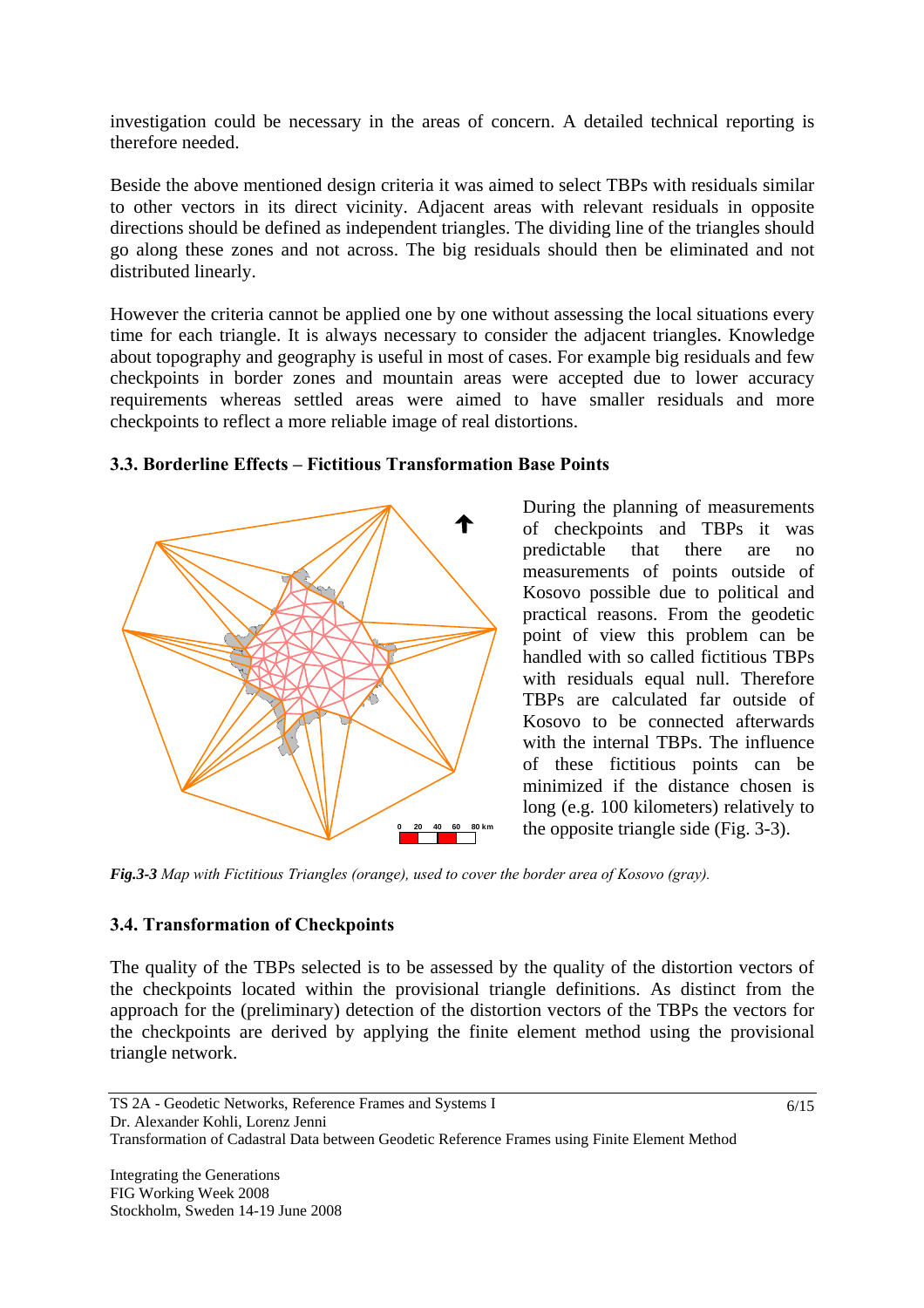The residuals of the transformed former points to the measured checkpoints show that the systematical distortions in some areas were reduced significantly. The vectors show different, local and non-systematical directions and are shorter. Most outliers already detectable with the Helmert transformation (Fig. 3-2) remained.

The average of the residual vectors of all transformed checkpoints reached is 0.19m with a mean deviation of 0.10m. The triple length of the average vector (0.57m) was used to set a tolerance for the detection of gross errors. The results show that the method cannot eliminate blunders but can even detect other local distortional residuals (Tab.3-1). This effect is confirmed by Steffen and Schütz (Steffen, B., Schütz St., 2002).

| ID            | $\Delta$ E [m] | $\Delta N$ [m] | $\Delta$ Total [m] |
|---------------|----------------|----------------|--------------------|
| ST26          | 1.43           | 0.20           | 1.44               |
| 660245        | $-1.41$        | 0.07           | 1.41               |
| <b>DR21</b>   | 0.49           | $-0.70$        | 0.85               |
| 60207         | $-0.85$        | 0.01           | 0.85               |
| 620088        | $-0.11$        | $-0.83$        | 0.84               |
| 750159        | $-0.80$        | $-0.05$        | 0.81               |
| Pris1714      | 0.10           | $-0.71$        | 0.72               |
| 730144        | 0.22           | $-0.68$        | 0.71               |
| <b>BP0173</b> | 0.41           | 0.47           | 0.62               |
| <b>PZ28</b>   | 0.38           | 0.47           | 0.61               |
| 380215        | $-0.05$        | $-0.59$        | 0.60               |
| 380205        | $-0.13$        | $-0.56$        | 0.58               |

*Tab. 3-1 Outlier residual vectors for checkpoints, whereas E equals Easting and N equals Northing. - Several outliers go beyond the tolerance (> 0.57m) set.* 

# **3.5. Modification of Triangles**

The iterative determination of the triangle network was realized by several variants. The best approach to assess the result of these transformations turned out to be a visual judgment on a printed map of the residuals in scale 1:200'000. On the basis of this review the selection of TBPs was varied in several areas but mainly in the NW region of Kosovo. Due to these changes most of the residuals within the triangles in question could be reduced significantly.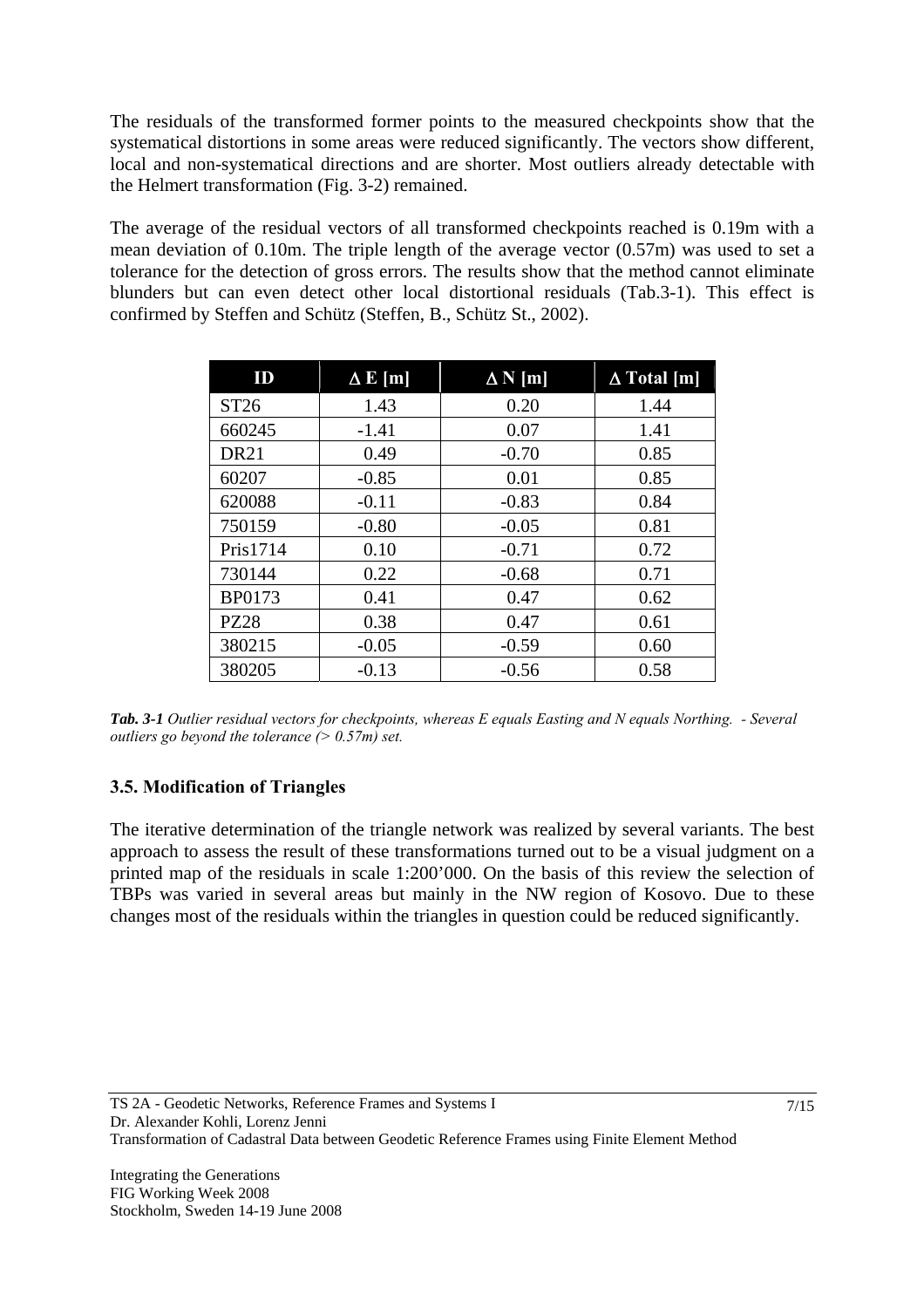

*Fig. 3-4 Map with changed TBPs to get smaller, unsystematically distributed residuals in the concerned area; orange: new triangle with brown: new residuals, red: old definition with green: residuals of old definition.* 

### **3.6. Final Triangle Network Residuals**

The iterative improvement of the triangle network of TBPs produced acceptable results. Local distortions were mostly reduced. Checkpoints that did not fit into the areas (quality of distortion) are significantly visible (compare Fig. 3-5 and 3-2).

|                                                            | <b>Average Vector</b><br>length $[m]$ | <b>Average Deviation</b><br>[m] | <b>Number of</b><br><b>Checkpoints out of</b><br><b>Tolerance</b> |  |
|------------------------------------------------------------|---------------------------------------|---------------------------------|-------------------------------------------------------------------|--|
| <b>Helmert</b><br><b>Transformation</b>                    | 0.36<br>0.15                          |                                 | 84                                                                |  |
| <b>First Version /</b><br>Pre-definite<br><b>Triangles</b> | 0.19                                  | 0.10                            | 14                                                                |  |
| <b>Final Version /</b><br><b>Definite Triangles</b>        | 0.18                                  | 0.10                            | 12                                                                |  |

*Tab. 3-2 Residual vectors of checkpoints and quality over different stages of transformation.*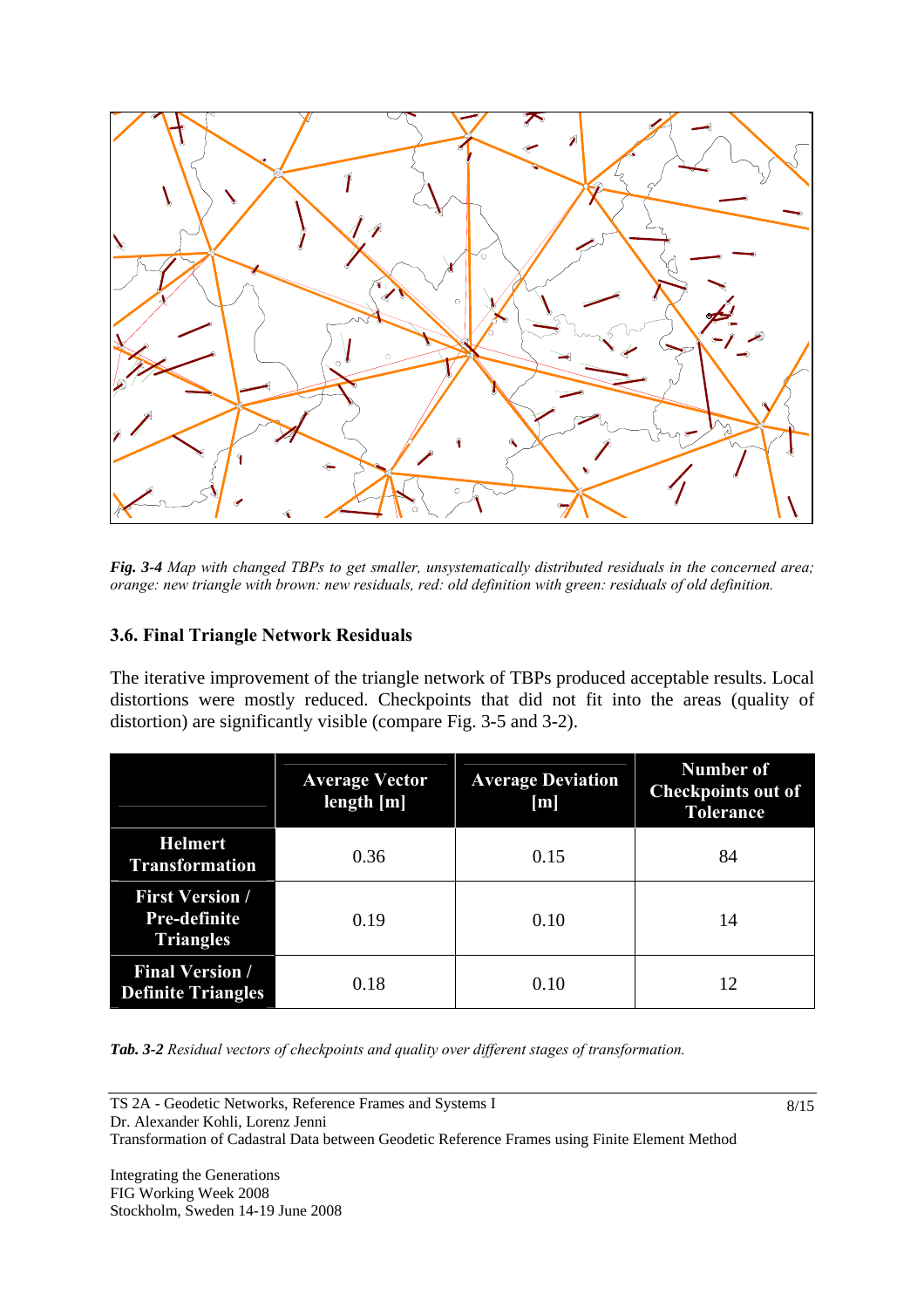

*Fig. 3-5 Residuals of checkpoints after transformation with final triangle network definition.* 

Taking into consideration the comparison of residual lengths and the quality by tolerance the biggest improvement was achieved after the first version of transformation by finite element method. The improvements of the second version seem to be less significant. This is showed on the map (Fig. 3-5). The relatively big standard deviations come from the outliers that remained in the calculation for documentations purposes.

The results show furthermore that a complete elimination of local distortions is not possible with the finite element method. A better result could only be found if much more points were measured in both systems and if the triangle network would have a much bigger density.

### **3.7. Distortions within Triangles**

The indicators of extreme distortions within a triangle are another source of analysis of the quality of performed transformations. As a relevant set of indicators the graphs of the *Main Axis of Distortion* and *Dilation* were chosen: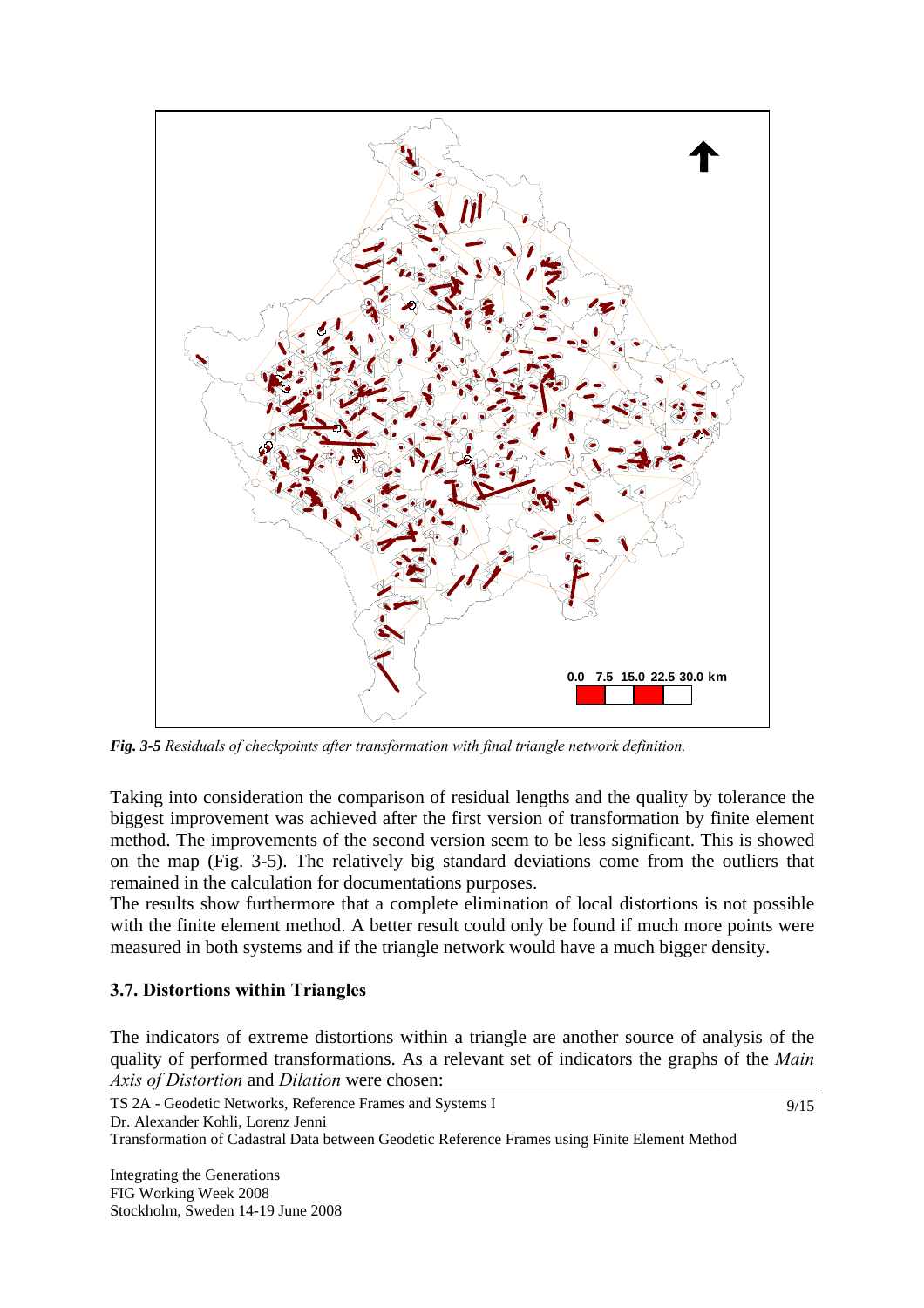Main Axis of Represents the extreme differences in scale within a triangle

Distortion:

- Positive values indicate stretching/expansion
- Negative values indicate



compression *Fig. 3-6 Triangle with stretching in eastwest and compression in north-south direction.* 

Dilation: Represents mean change of scale within a triangle

- Positive values indicate stretching/expansion
- Negative values indicate compression



*Fig. 3-7 Triangles where the red circle of dilation indicates bigger or fewer change of scale.*



*Fig. 3-8 Map with distortion components of stretching/compression (blue) and dilation (red), area of heterogeneities marked by arrows*  $(\Rightarrow)$ *.* 

TS 2A - Geodetic Networks, Reference Frames and Systems I Dr. Alexander Kohli, Lorenz Jenni Transformation of Cadastral Data between Geodetic Reference Frames using Finite Element Method

Integrating the Generations FIG Working Week 2008 Stockholm, Sweden 14-19 June 2008 10/15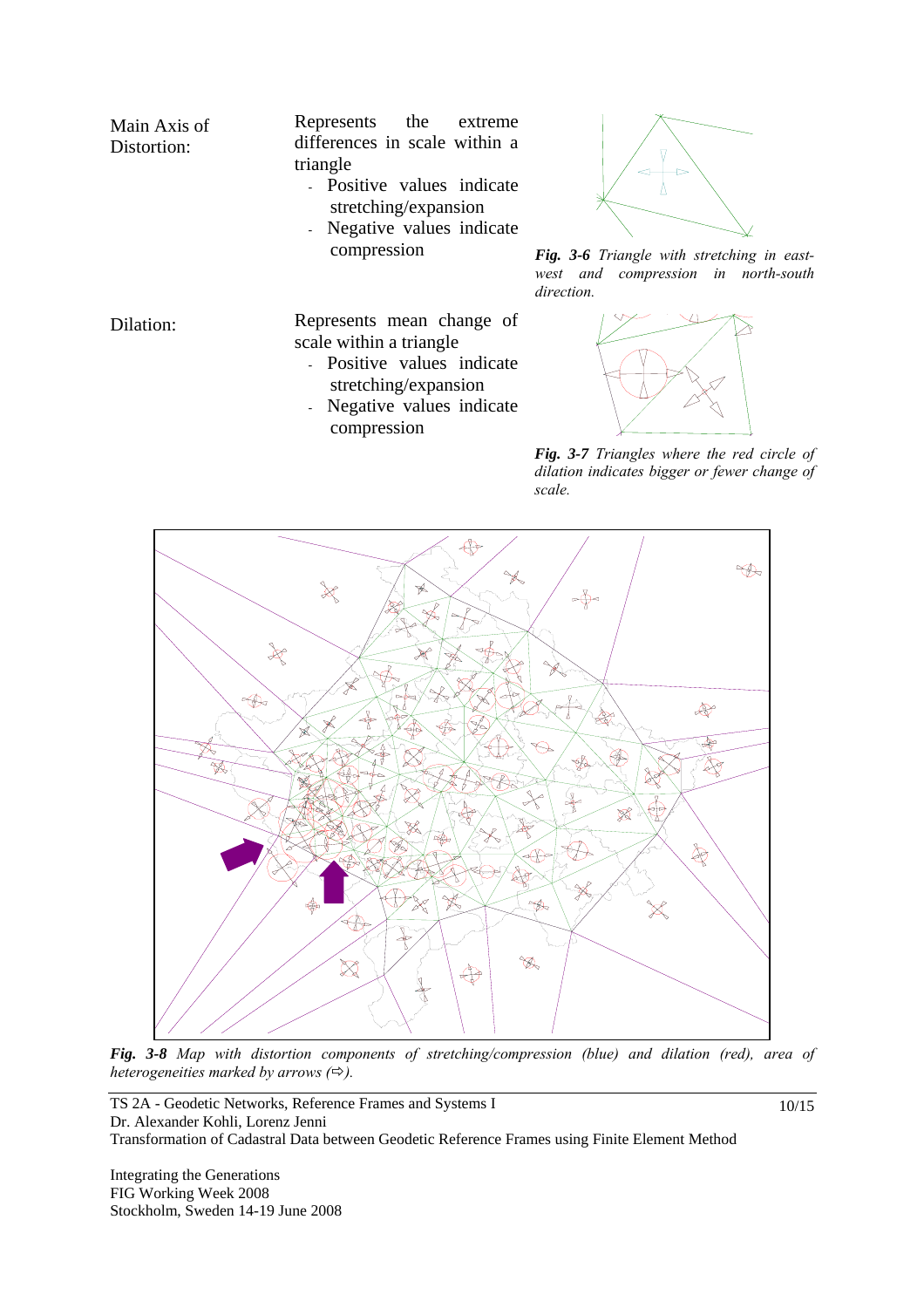A graph of distortion components for each triangle is useful to detect heterogeneities within the triangle network. The map (Fig. 3-8) shows the distortion components off all triangles. Distinctly detectable are the heterogeneities in the Gjakova-Deçan (West Kosovo) region where also the biggest distortions exist in the TBPs. Although split in quite small meshes the triangle grid does still not show a homogenous change in this area. The practical approach to reduce these tensions should be the continuous improvement of data within the reconstruction process of the maintenance of the cadastre. Assuming that no further improvements by triangle adjustment can be reached the triangle network is ready to serve as transformation base of the cadastre data.

# **4. TRANSFORMATION OF CADASTRAL DATA**

### **4.1. A Priori Accuracy Considerations**

Prior to define quality requirements of the transformation and further actions, some a priori reflections were made in order to classify the results to be expected. It shall be pre-estimated of what influence the transformation compared to other errors of cadastral data will be on the overall error.

Following general error sources and its values were derived considering the applied technology and the results of two pilot projects in Gllogovc and Klina municipality in Kosovo (Tab. 4-1).

| <b>Error Sources of Basic Cadastral Data</b>                       | <b>Values for Map Scale</b><br>1:500 |
|--------------------------------------------------------------------|--------------------------------------|
| <b>Quality of Basic Surveying (Photogrammetry or Conventional)</b> | $+/- 0.30$ m                         |
| Drawing of Plans                                                   | $+/-$ 0.05 $-$ 0.25m                 |
| Printings from the Original Plans                                  | $+/- 0.10m$                          |
| Vectorization of Scanned Plans after Georeferencing                | $+/-$ 0.05 $-$ 0.20m                 |

*Tab. 4-1 Error sources of basic cadastral data.* 

The maximum error coming from the above mentioned influences for cadastral data of a plan in scale 1:500 expected is therefore according to the Gaussian error formula:

$$
\sigma_{\text{max}} = \sqrt{\sigma_{\text{surveysing}}^2 + \sigma_{\text{drawing}}^2 + \sigma_{\text{printing}}^2 + \sigma_{\text{vectorization}}^2} = \frac{0.50 \text{m}}{1.50 \text{m}}
$$

In the case study of the Gllogovc pilot, where transformed coordinates were compared with new measured coordinates, an average difference of 0.001 – 0.0015m could be detected. These differences are of two orders of magnitude smaller than the overall accuracy of the data to be transformed and lead to the assumption that the influence of the transformation on the overall accuracy of data is to be expected a neglecting part.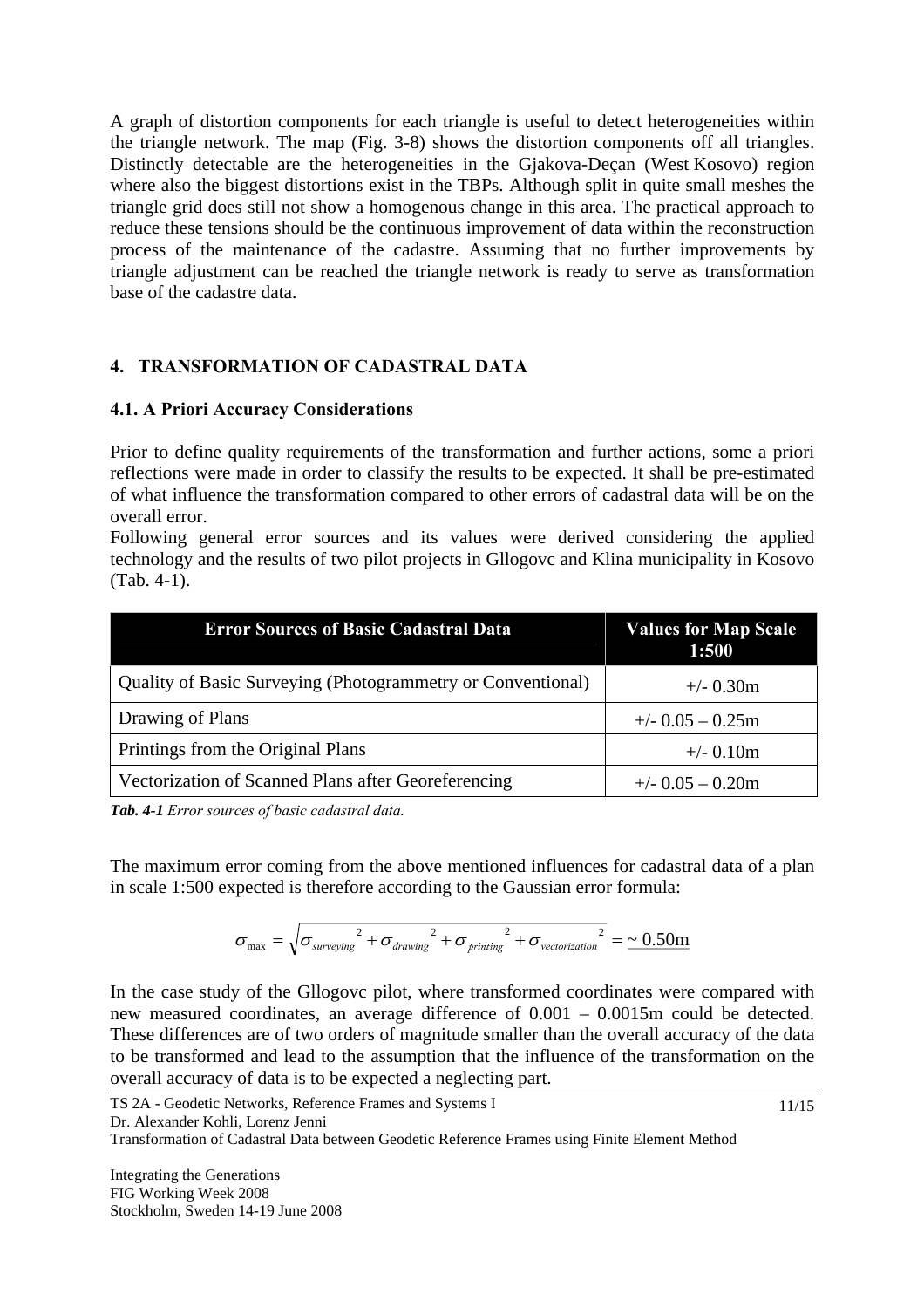# **4.2. Parcel Area Comparison of Transformed Data**

Some cadastral zones of Municipalities distributed over Kosovo were transformed to check the influence of transformation on the parcel areas. The transformation was performed using the tools mentioned in section 2 of this paper. The area of every parcel was calculated in the GIS package GeoMedia from INTERGRAPH by applying the function *Analyze Geometry*.

| <b>Cadastral Zone</b><br>- Municipality | No.<br><b>Triangles</b> | Parcel<br>Area $[km2]$ | Avg. $\Delta$<br>/ Parcel $[m^2]$ | Max. $\Delta$<br>/ Parcel $[m^2]$ | $\sigma_{area}$<br>$\mathrm{[m^2]}$ |
|-----------------------------------------|-------------------------|------------------------|-----------------------------------|-----------------------------------|-------------------------------------|
| <b>Berkove</b><br>- Klina               | 1                       | 0.025                  | 0.015                             | $-0.23$                           | 0.011                               |
| Shaptej<br>- Gjakova                    | $\overline{2}$          | 0.200                  | 0.412                             | 25.07                             | 0.397                               |
| Shajnovc<br>- Dragash                   | 1                       | 0.900                  | 0.012                             | 7.92                              | 0.008                               |
| <b>Strpce</b><br>- Strpce               | $\overline{4}$          | 9.900                  | 0.176                             | 320.61                            | 0.221                               |
| Pogragje<br>- Gjilan                    | 5                       | 1.600                  | 0.182                             | 72.95                             | 0.207                               |
| Lluge<br>- Podujeva                     | $\overline{2}$          | 0.013                  | 0.022                             | 0.32                              | 0.018                               |

*Tab. 4-2 Effects (σarea) of transformation on areas of parcels.* 

The results of the table 4-2 show that the effect of transformation on the areas of parcels is neglectable relative to the errors of vectorization, original surveying data, drawing and distortion of cadastral plans. Even in areas where residuals remained big and distorted after transformation, the relatively small area of parcels was not affected. The apparently big maximum area residual of  $320.6m^2$  of a parcel in the cadastral zone Strpce in Strpce municipality is relatively small compared with the size of this rural parcel of  $9.9 \text{km}^2$ .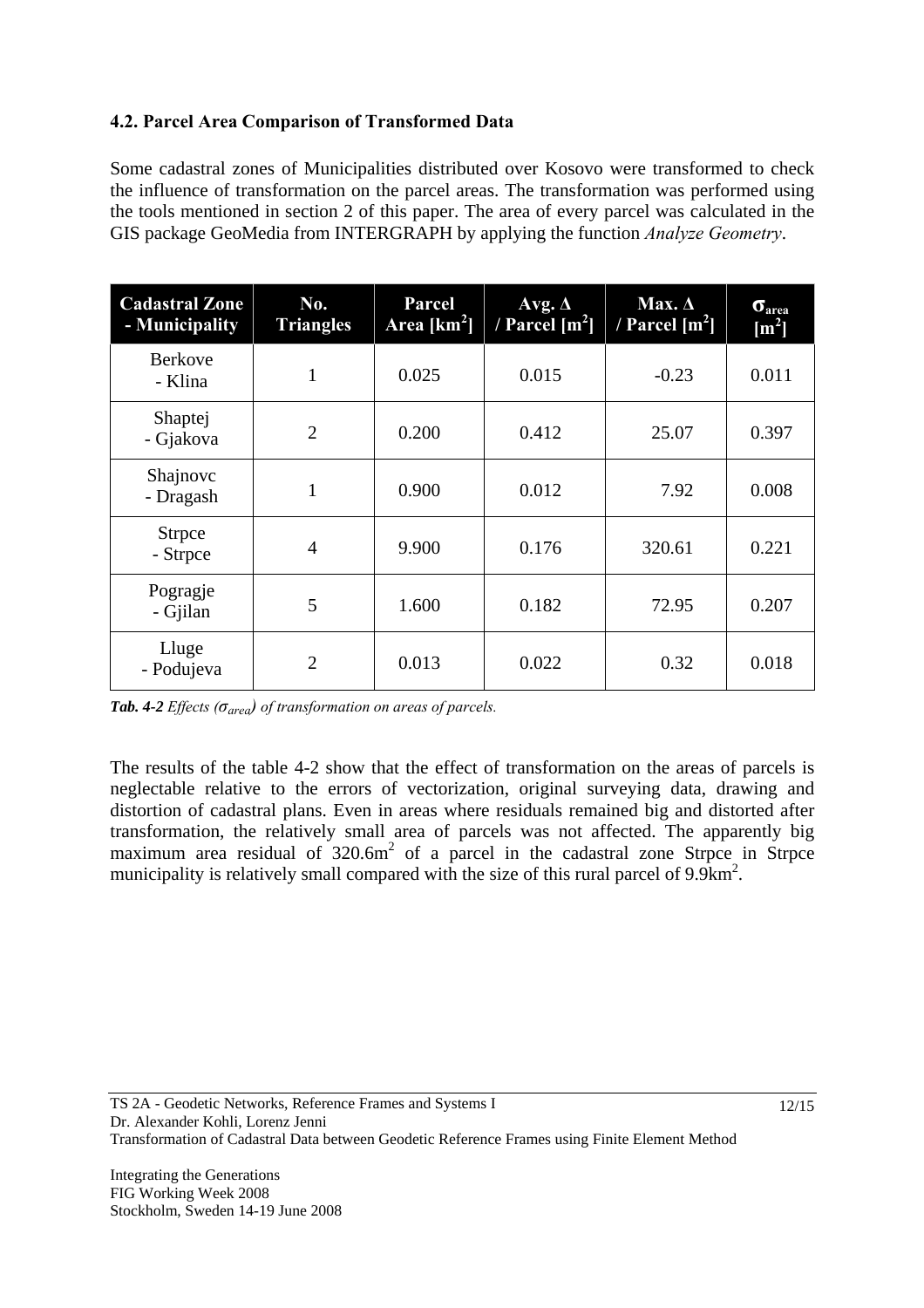# **5. EXPERIENCES AND CONCLUSIONS**

# **5.1. General**

Using the finite element method proposed the result is a homogenous, accurate and gapless data set over the whole area of concern. The transformation method is ideal for changing the reference frame as well as only for changing the projection system. Local and systematical distortions can be reduced comprehensively in developed countries as well as in countries in transition with existing networks.

Generally the efforts and the costs of the method are reasonable. Especially the efforts of increasing the density of the triangle network must always be reflected under the fact that the error of transformation compared with the errors out of vectorization, original measurements and distortion of cadastral plans is proportionally very small. There is almost no influence on the areas of the parcels if local effects are detected.

### **5.2. Establishment of the Triangle Network (Transformation Base)**

There would be much more checkpoints needed to get an image of 'real' distortions. Big triangle meshes have a small effect. Small triangles however require a huge effort of measurements on available 'former' points, which was not an issue for the special circumstances in Kosovo.

It is not possible to derive a general tolerance for the evaluation of the residuals of checkpoints in order to prove the selected TBPs. It is rather applicable to use a common sense for the selection – consider mountain areas, achievable overall accuracy of vectorized data etc. Knowledge of the local geographic and topographic characteristics is therefore of an advantage. Nevertheless as a general rule the average vector values achieved can be applied:

- 1. Points with vectors longer than 0.5m are assessed and marked in the map.
- 2. Evaluation whether it is an outlier or not, eventually redefinition of the triangle.

A visual evaluation of residuals after every transformation step is therefore absolutely required. With some experience the behavior of residuals after changing a TBP in an area can be predicted.

# **5.3. Limitations of Application**

Not detected local data sets within bigger triangles with different distortion can become a problem. Such data must be implemented by another transformation project. The triangle network must be consolidated by additional triangles covering the local distortion effects. Especially city networks should therefore be taken into account. The re-transformation of the data has to be done within the specific triangle.

As the handling of a triangle network and its improvements needs experience the maintenance of the transformation base has to be the responsibility of one single institution/authority within a country. That means the private sector has to request and cooperate for data transformation as well as for triangle network improvements.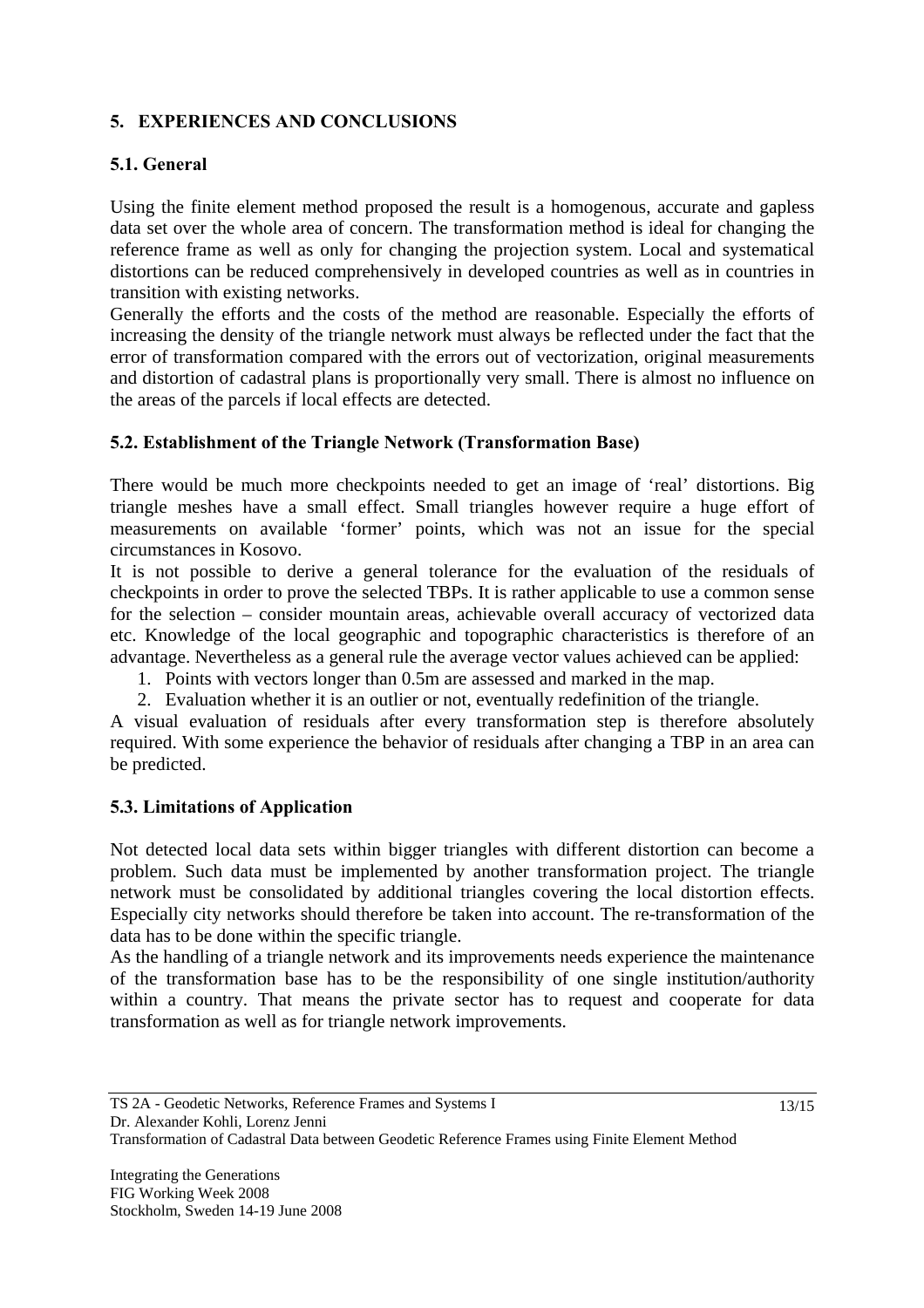#### **AKNOWLEDGMENTS**

The authors wish to thank Markus Schreier for his project work. The Swiss Agency for Development and Cooperation (SDC), Grant Number S.20.11 KOSGSO, 7F-01067.01-04, funded the BSB + Partner project unit at KCA. Special thanks go to the Swiss Federal Office of Topography, especially to Dr. F. Wicki for his advice and cooperation.

### **REFERENCES**

- Carosio, A., Plazibat, M. 1995, *Lineare Transformation mit finiten Elementen.* Geomatik Schweiz, Geoinformation and Land Management (former VPK), Vol. 94 (4): 192-194, Switzerland.
- Jenni, L. 2003, *Kosovo Cadastre Support Programme, Transformation of Cadastral Data from FRYREF30 to KOSOVAREF01 Geodetic Reference Frame*, Project Report No. 040- 029, KCA, Pristina, Kosova.
- Kaufmann, J., Steudler, D. with Working Group 7.1 FIG Commission 7. 1998, *Cadastre 2014*, A Vision for A Future Cadastral System, FIG Booklet, http://www.swisstopo.ch/figwg71/cad2014.htm.
- Kohli, A. 2002, *Renewal of the Network and the Realization of Orthometric Heights using GPS in Kosovo*, 22nd FIG International Congress and ACSM-ASPRS Conference, Washington DC, USA.
- Kohli, A. 2004, *Reconstruction of a GIS-Cadastre in a developing Country*, GeoSpatial World 2004 Congress, INTERGRAPH, Miami Beach, Florida, USA.
- Kohli, A. 2005, *Wiederaufbau des Katasters in Kosovo*, Geomatik Schweiz (former VPK), Vol. 103 (11): 613-616, Switzerland.
- Kohli, A., Krasniqi, R., Heer, H.P. 2001, *Reference Network 1st order KOSOVAREF*, Project Report Nr 020-001, KCA, Pristina, Kosova.
- Steffen, B., Schütz St. 2002, *LV03 LV95, Optimierte Dreiecksvermaschung*; Diploma Thesis at the Basel University of Applied Science, FHBB, Muttenz, Switzerland.
- SWISSTOPO, 1997, *INTERLIS A Data Exchange Mechanism for Land-Information-Systems*, http://www.interlis.ch/interlis1/docs/iref11\_e.pdf, SFOT, Wabern, Switzerland.
- SWISSTOPO, 2003, *Leitfaden für die Anwendung geometrischer Transformationsmethoden in der Amtlichen Vermessung*, Handbook, SFOT, Wabern, Switzerland.
- Thalmann, H. 2000, *Description of a Solution for the Transformation of Interlis described Cadastral Data from LV03 to LV95 Geodetic Reference Frame*, a/m/t software service AG, Winterthur, Switzerland.
- Wiget, A., Brockmann, E., Marti, U. 2001, *GPS Network Kosovo, Processing with Bernese GPS Software Version 4.2*, Mandate Report for the Swiss Agency for Development and Cooperation SDC in cooperation with BSB + Partner, Report SFOT, Wabern, Switzerland.